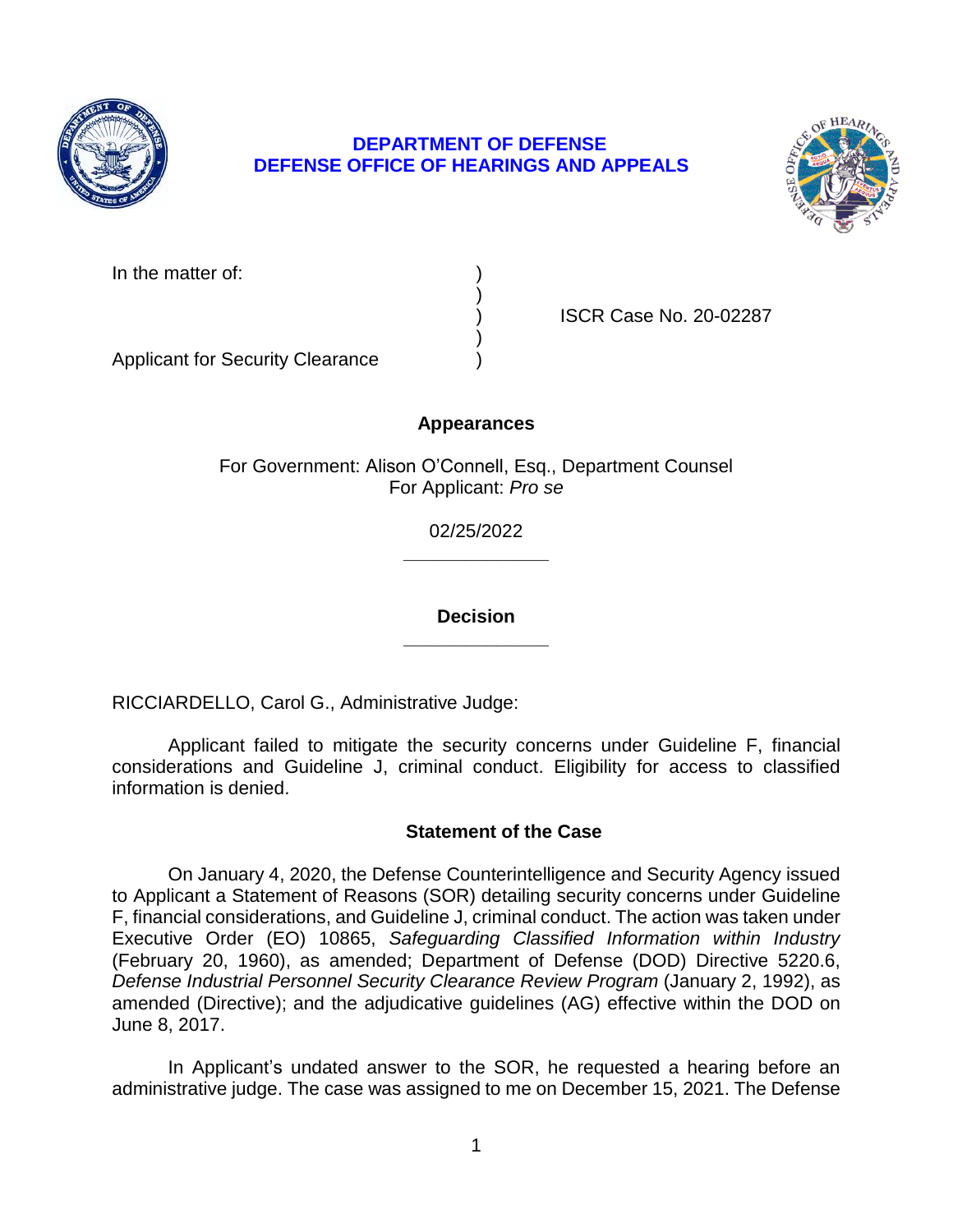scheduling the hearing for January 27, 2022. I convened the hearing as scheduled. The Government offered exhibits (GE) 1 through 6. There were no objections and the exhibits were admitted into evidence. Applicant did not offer any exhibits. The record was held open until February 15, 2022, to permit Applicant an opportunity to provide any documents he wanted considered. He did not provide any and the record closed. Hearing Exhibits I and II are confirmation emails that Applicant was sent and received the Office of Hearings and Appeals (DOHA) issued a notice of hearing on January 10, 2022, Government's exhibits. DOHA received the hearing transcript on February 4, 2022.

#### **Findings of Fact**

Applicant admitted the allegations in SOR  $\P\P$  1.a, 1.i, and 2.a. He denied the SOR allegations in ¶¶ 1.b through 1.h. After a thorough and careful review of the pleadings, testimony, and exhibits submitted, I make the following findings of fact.

 Applicant is 59 years old. He earned some college credits, but not a degree. He was married from 1987 to 2004 and from 2007 to 2009. Both marriages ended in divorce. He has two grown children. He has been working for his present employer since December 2018 and has been steadily employed since February 2017. He stated that he would like to serve his government. (Transcript (Tr.) 19-22, 52; GE 1)

 three shops and his father owned ten shops. They merged their businesses. At some point, Applicant was the chief executive officer and the chief financial officer. It is unknown if or when his father no longer participated in the business. Applicant had about 300 employees. He was aware he was required to withhold federal payroll taxes and FICA payments associated with the business and turn it over to the IRS. He had complied with not turn over the payments he withheld from his employees to the IRS as required. He Applicant and his father were in business together. Originally Applicant owned this requirement in the past. At some point, he experienced financial difficulties, and did testified that he was trying to keep his employees paid. (Tr. 24-37; GE 6)

 Applicant was charged criminally and in about January 2010, he pled guilty and was found guilty for failure to pay over withholding and FICA taxes for tax year 2004. Five other charges were dismissed as part of his plea agreement. He was sentenced to imprisonment for 12 months and one day and required to make restitution in the approximate amount of \$148,702. Applicant testified that he served six months in federal prison and the remaining six months and a day in a halfway house. The plea agreement required that he pay \$100 a month, based on his income. (Tr. 24-37; GE 6)

 In Applicant's January 2019 security clearance application (SCA), he disclosed his periods of unemployment from September 2015 to February 2017. Applicant testified that he made the monthly restitution payments until he got sick, and he was unemployed and on disability. He said 15% of his disability payment was garnished to pay the restitution during this time. Applicant resumed working in February 2017. He testified that he has not resumed paying the required restitution. He said he contacted the Government about resuming his payments, but was told his wages would be garnished. They were not. Since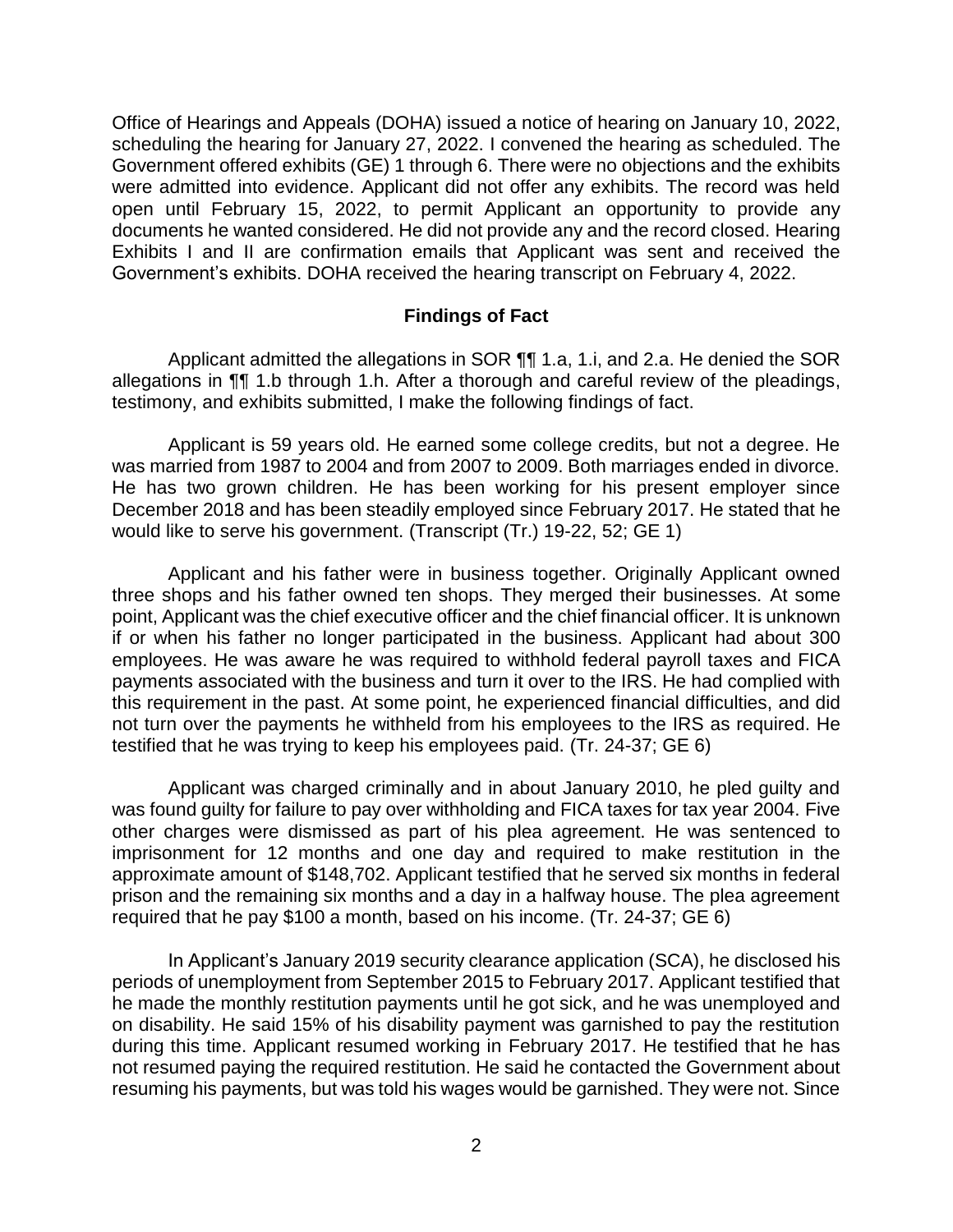at least January 2017, he did not contact the Government about resuming payments and has not made any payments from the time his pay was garnished until the present. Applicant testified that a few days prior to his hearing, the Government froze his bank account and put a levy on his checking account. He testified that he is now in negotiations for resolving his restitution issues. He said he has been saving his money in anticipation of resuming his restitution payments and has put about \$11,000 in his 401(k) pension plan. He does not know how to withdraw money from this account, but he is making inquiries for help in doing so. He stated that he has paid approximately \$15,000 in restitution. No supporting documents were provided. (Tr. 24-40, 50-51; GE 1, 6)

 Applicant testified that he did not initiate contact with the Government because he was scared. He stated that he has filed his past income tax returns, and he owes federal income taxes for tax years 2004, 2012, and other tax years that he could not recall. He estimated he owes approximately \$10,000 in delinquent federal income taxes. Applicant testified that he also owes approximately \$7,000 to \$8,000 for state income taxes and also business taxes for his now defunct business. He does not know the amount and has no payment plan at this time to resolve these taxes. (Tr. 38-40, 44-45)

 Any derogatory information that was not alleged in the SOR, will not be considered for disqualifying purposes, but may be considered in the application of mitigating conditions, when making a credibility determination, and in a whole-person analysis.

 The SOR alleged a charged-off credit card debt (¶ 1.a -\$18,349) and medical debts (¶¶ 1.b through 1.h-totalling approximately \$2,128). Applicant admitted the credit card debt, which he said became delinquent in December 2015, when he was sick and could not pay it. He testified he contacted the creditor in either 2016 or 2017 and told them he could not pay the debt. He believed the debt was written-off as a bad debt by the creditor. No other information was provided. The debt is not resolved. (Tr. 40-44)

 Applicant denied all of the medical debts in the SOR. He stated that he was on disability when the debts were incurred, and they should have been paid by Medicaid. He stated he contacted the creditors and disputed them over the telephone and also disputed them with the credit bureaus. He indicated he would attempt to find the documents regarding his disputes. No information was provided regarding the resolution of his disputes or other documents to support he is not responsible for these debts. All of the alleged SOR debts are supported by credit reports from January 2022, March 2021, September 2019, and January 2019. These debts are unresolved. (Tr. 40-44; GE 2, 3, 4, 5)

#### **Policies**

 When evaluating an applicant's national security eligibility, the administrative judge must consider the AG. In addition to brief introductory explanations for each guideline, the adjudicative guidelines list potentially disqualifying conditions and mitigating conditions, which are used in evaluating an applicant's eligibility for access to classified information.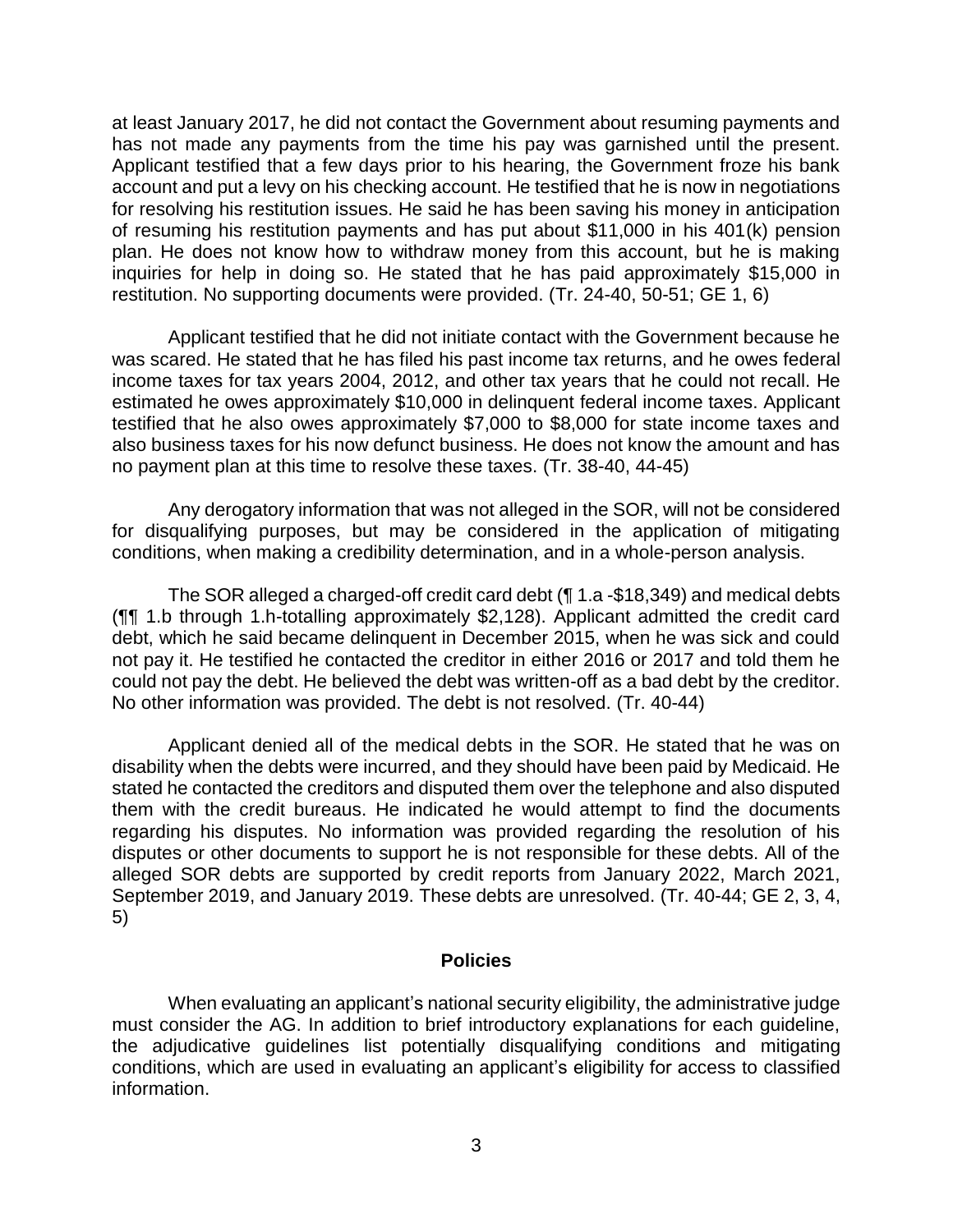These guidelines are not inflexible rules of law. Instead, recognizing the complexities of human behavior, these guidelines are applied in conjunction with the factors listed in the adjudicative process. The administrative judge's overarching adjudicative goal is a fair, impartial, and commonsense decision. According to AG  $\P$  2(c), the entire process is a conscientious scrutiny of a number of variables known as the "whole-person concept." The administrative judge must consider all available, reliable information about the person, past and present, favorable and unfavorable, in making a decision.

The protection of the national security is the paramount consideration. AG  $\P$  2(b) eligibility will be resolved in favor of the national security." In reaching this decision, I have drawn only those conclusions that are reasonable, logical, and based on the evidence contained in the record. Likewise, I have avoided drawing inferences grounded on mere requires that "[a]ny doubt concerning personnel being considered for national security speculation or conjecture.

 Under Directive ¶ E3.1.14, the Government must present evidence to establish controverted facts alleged in the SOR. Directive ¶ E3.1.15 states an "applicant is responsible for presenting witnesses and other evidence to rebut, explain, extenuate, or mitigate facts admitted by applicant or proven by Department Counsel, and has the ultimate burden of persuasion as to obtaining a favorable security decision."

 A person who seeks access to classified information enters into a fiduciary relationship with the Government predicated upon trust and confidence. This relationship transcends normal duty hours and endures throughout off-duty hours. The Government reposes a high degree of trust and confidence in individuals to whom it grants access to classified information. Decisions include, by necessity, consideration of the possible risk that an applicant may deliberately or inadvertently fail to safeguard classified information. Such decisions entail a certain degree of legally permissible extrapolation as to potential, rather than actual, risk of compromise of classified information.

 Section 7 of EO 10865 provides that decisions shall be "in terms of the national interest and shall in no sense be a determination as to the loyalty of the applicant concerned." *See also* EO 12968, Section 3.1(b) (listing multiple prerequisites for access to classified or sensitive information).

#### **Analysis**

#### **Guideline F: Financial Considerations**

 The security concern relating to the guideline for financial considerations is set out in AG ¶ 18:

Failure to live within one's means, satisfy debts, and meet financial obligations may indicate poor self-control, lack of judgment, or unwillingness to abide by rules and regulations, all of which can raise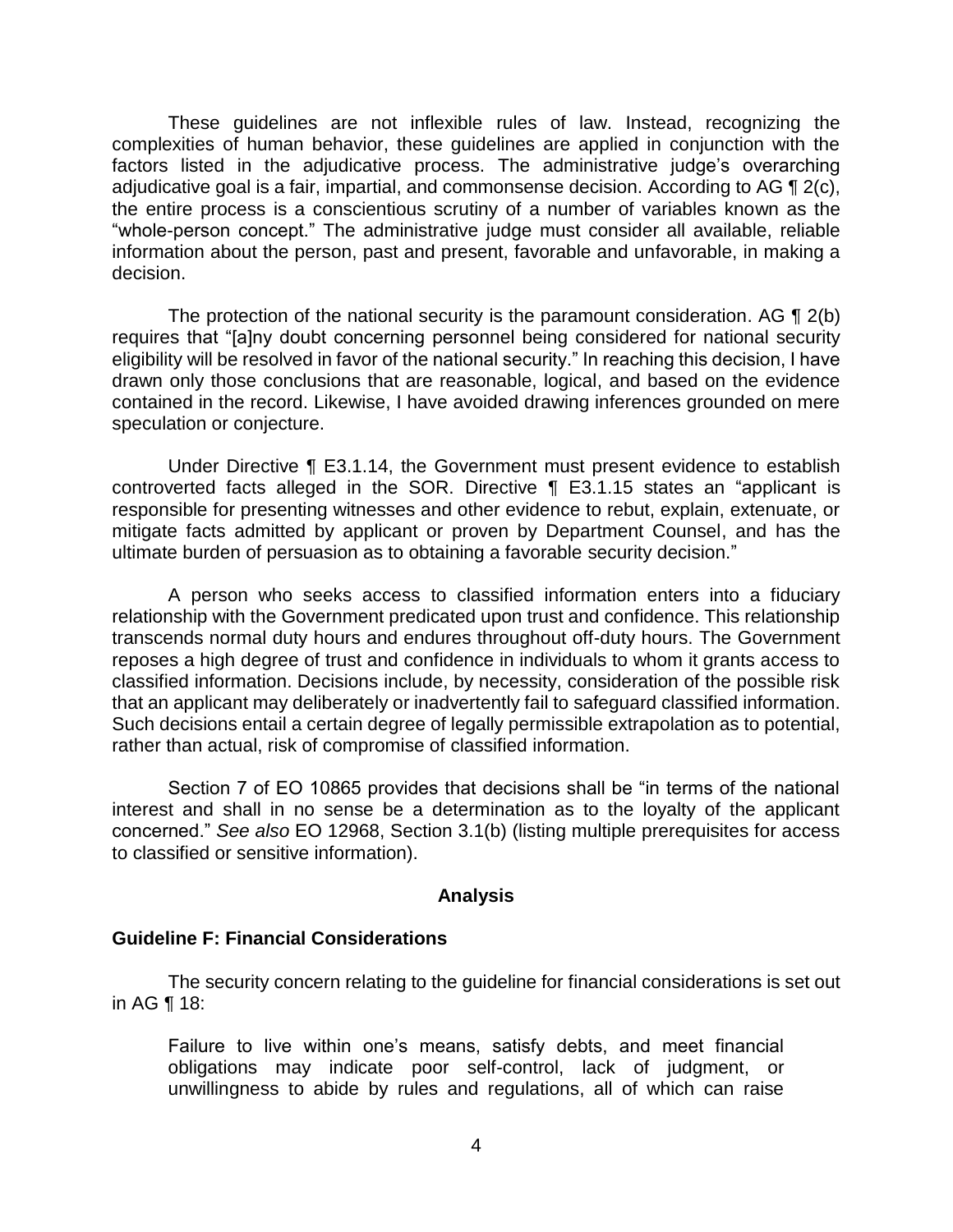questions about an individual's reliability, trustworthiness, and ability to protect classified or sensitive information. Financial distress can also be caused or exacerbated by, and thus can be a possible indicator of, other issues of personnel security concern such as excessive gambling mental health conditions, substance misuse, or alcohol abuse or dependence. An individual who is financially overextended is at greater risk of having to engage in illegal or otherwise questionable acts to generate funds. Affluence that cannot be explained by known sources of income is also a security concern insofar as it may result from criminal activity, including espionage.

AG ¶ 19 provides conditions that could raise security concerns. The following are potentially applicable:

(a) inability to satisfy debts;

(c) a history of not meeting financial obligations; and

(d) deceptive or illegal financial practices such as embezzlement, employee theft, check fraud, expense account fraud, mortgage fraud, filing deceptive loan statements, and other intentional financial breaches of trust.

 unresolved. As an employer, he withheld federal taxes and FICA payments from his employees and failed to turn the funds over to the IRS as required. There is sufficient Applicant has a delinquent credit-card debt and numerous medical debts that are evidence to support the application of the above disqualifying conditions.

 The guideline also includes conditions that could mitigate security concerns arising from financial difficulties. The following mitigating conditions under AG ¶ 20 are potentially applicable:

(a) the behavior happened so long ago, was so infrequent, or occurred under such circumstances that it is unlikely to recur and does not cast doubt on the individual's current reliability, trustworthiness, or good judgment;

(b) the conditions that resulted in the financial problem were largely beyond the person's control (e.g., loss of employment, a business downturn, unexpected medical emergency, a death, divorce or separation, clear victimization by predatory lending practices, or identity theft), and the individual acted responsibly under the circumstances;

(c) the individual has received or is receiving financial counseling for the problem from a legitimate and credible source, such as a non-profit credit counseling service, and there are clear indications that the problem is being resolved or is under control;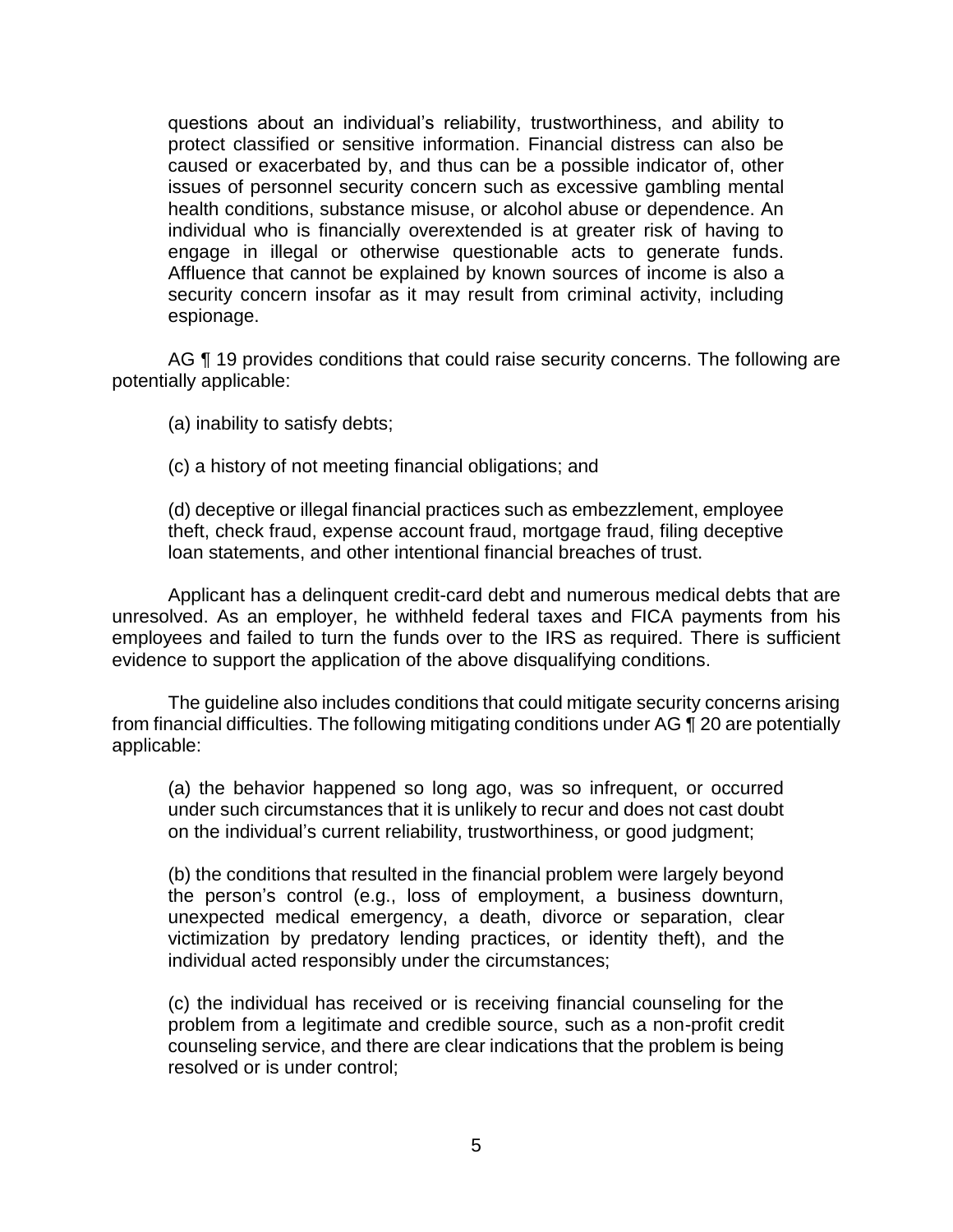(d) the individual initiated and is adhering to a good-faith effort to repay overdue creditors or otherwise resolve debts; and

(e) the individual has a reasonable basis to dispute the legitimacy of the past-due debt which is the cause of the problem and provides documented proof to substantiate the basis of the dispute or provides evidence of actions to resolve the issue.

 Applicant has a felony conviction for failing to pay the Government the amounts he withheld from his employees for federal taxes and FICA payments. Pursuant to his plea agreement, he is required to pay \$100 a month in restitution. He said he paid the restitution for a period and then was unemployed and it was garnished from his disability payments. He did not provide documents to show his past payments. He said he was told sometime in 2017 that his pay would be garnished and applied to the restitution. He also said he has not had contact with the Government regarding the payments since 2017, until recently when his account was frozen. Applicant did not provide any evidence of his efforts to resolve his other delinquent debts or provide evidence of his disputes and the resolution of those disputes. His delinquent debts cast doubt on his current reliability, trustworthiness and good judgment. Although, he said he stopped paying his court- ordered restitution because he became ill and it was being withheld from his disability payments, he did not provide evidence to substantiate his statements. His financial problems were caused by his criminal conduct. His inability to make restitution payments after he became ill was beyond his control, but he has not made a reasonable effort to resume the payments or to address his other delinquent debts. AG ¶ 20(b) has minimal application. There is no evidence of financial counseling or a good-faith effort to resolve his delinquent debts. None of the other mitigating conditions apply.

## **Guideline J: Criminal Conduct**

The security concern for criminal conduct is set out in AG ¶ 30:

Criminal activity creates doubt about a person's judgment, reliability, and trustworthiness. By its very nature, it calls into question a person's ability or willingness to comply with laws, rules, and regulations.

 The guideline notes several conditions that could raise security concerns. I have considered all of the disqualifying conditions under AG ¶ 31, and the following is potentially applicable:

(b) evidence (including, but not limited to, a credible allegation, an admission, and matters of official record) of criminal conduct, regardless of whether the individual was formally charged, prosecuted, or convicted.

 In 2010, Applicant pled guilty to and was found guilty of a felony for failure to pay over withholding and FICA taxes for tax year 2004. Five other charges were dismissed as part of the plea agreement. He was sentenced to imprisonment for 12 months and a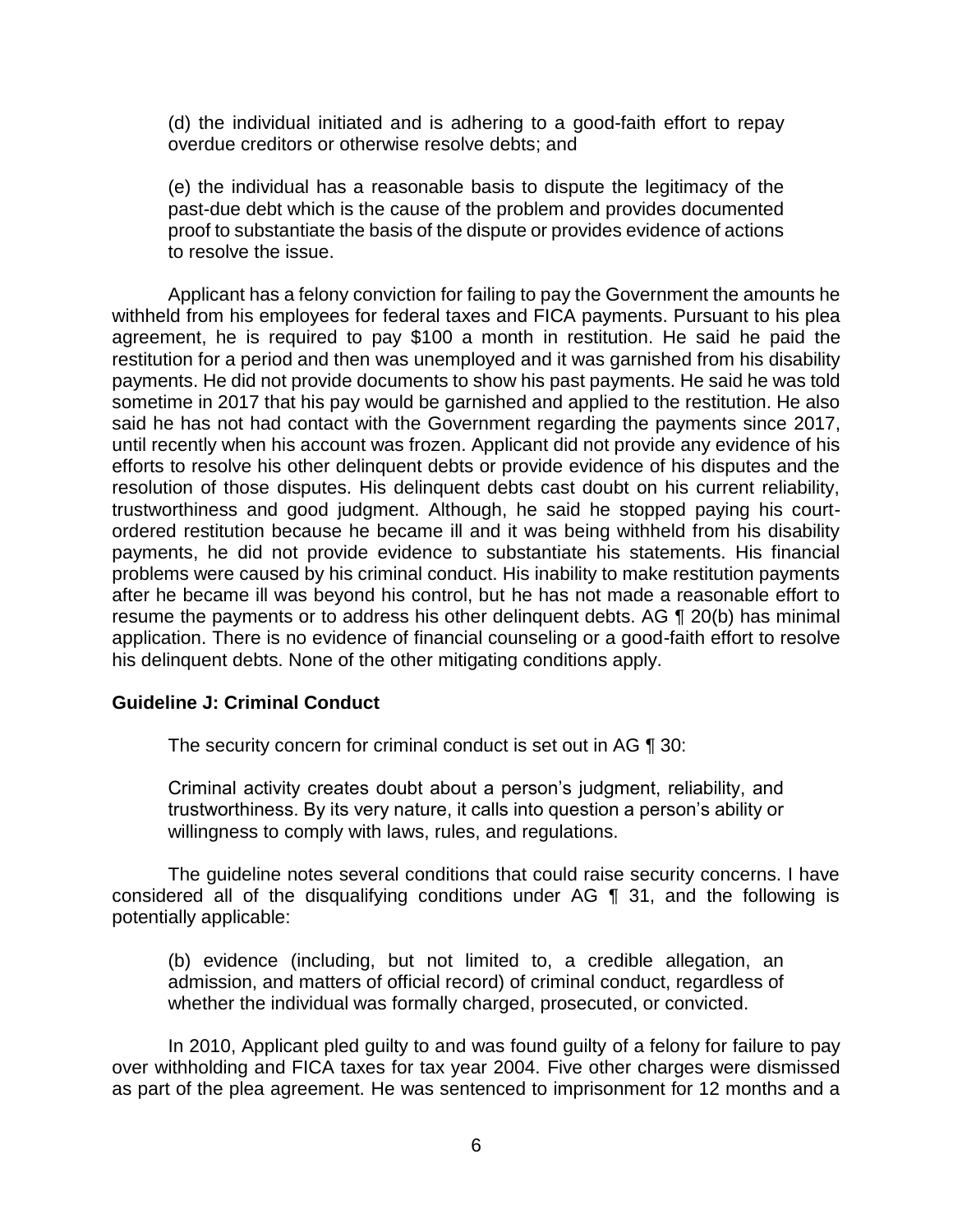day and required to make restitution in the approximate amount of \$148,702. The above disqualifying condition applies.

 The guideline also includes conditions that could mitigate security concerns arising from criminal conduct. The following mitigating conditions under AG ¶ 32 are potentially applicable:

(a) so much time has elapsed since the criminal behavior happened, or it happened under such unusual circumstances, that it is unlikely to recur and does not cast doubt on the individual's reliability, trustworthiness, or good judgment; and

(d) there is evidence of successful rehabilitation; including, but not limited to, the passage of time without recurrence of criminal activity, restitution, compliance with the terms of parole or probation, job training or higher education, good employment record, or constructive community involvement.

 Applicant was required to pay restitution of \$148,702 as part of his plea agreement. He was to make \$100 payments. He testified that he made payments, but stopped sometime in 2015 when he became sick and was unable to work. He said the Government garnished 15% of his disability payments to be applied to his restitution. When he resumed working in 2017, he said he was told his wages would be garnished. They were not, and he has not had any contact with the Government about resuming his restitution payments, until his account was recently frozen. He provided no evidence to substantiate his testimony that he has paid about \$15,000 in restitution.

 Although Applicant's criminal conduct occurred in 2004 and he was sentenced in 2010, he has failed to comply with the terms of his plea agreement and the court-ordered and calls into question his willingness to comply with laws. His conduct casts doubt on his reliability, trustworthiness, and good judgment. The above mitigating conditions do not restitution. There is insufficient evidence of rehabilitation. His felony conviction is serious apply.

## **Whole-Person Concept**

 Under the whole-person concept, the administrative judge must evaluate an applicant's eligibility for a security clearance by considering the totality of the applicant's conduct and all the circumstances. The administrative judge should consider the nine adjudicative process factors listed at AG ¶ 2(d):

 (1) the nature, extent, and seriousness of the conduct; (2) the circumstances surrounding the conduct, to include knowledgeable participation; (3) the frequency and recency of the conduct; (4) the individual's age and maturity at the time of the conduct; (5) the extent to which participation is voluntary; (6) the presence or absence of rehabilitation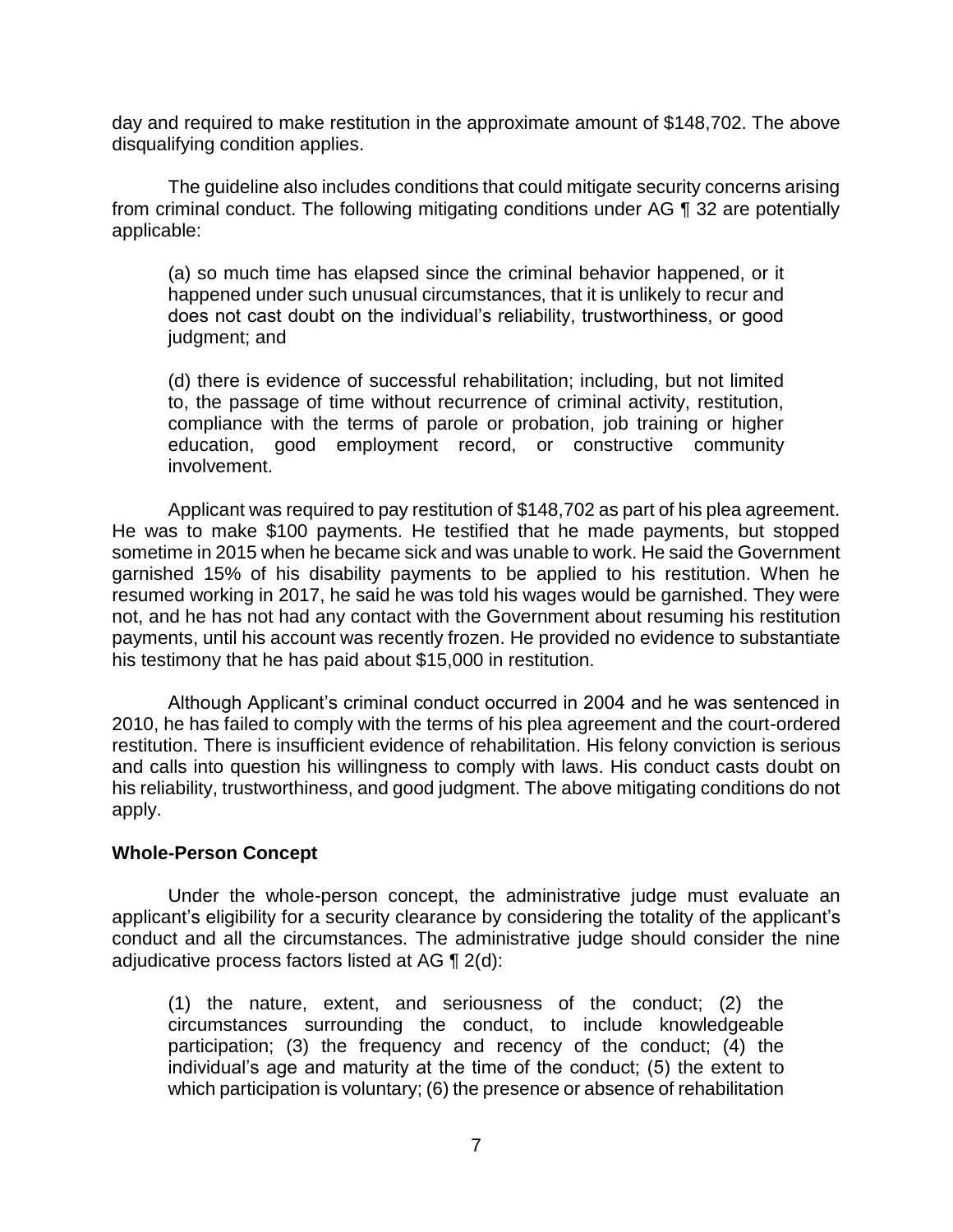and other permanent behavioral changes; (7) the motivation for the conduct; (8) the potential for pressure, coercion, exploitation, or duress; and (9) the likelihood of continuation or recurrence.

Under AG ¶ 2(c), the ultimate determination of whether to grant eligibility for a security clearance must be an overall commonsense judgment based upon careful consideration of the guidelines and the whole-person concept.

 I considered the potentially disqualifying and mitigating conditions in light of all the Guideline F and Guideline J in my whole-person analysis. Some of the factors in AG  $\P$ facts and circumstances surrounding this case. I have incorporated my comments under 2(d) were addressed under those Guidelines, but some warrant additional comment.

 Applicant has a felony conviction for failing to turn over withholding and FICA payments to the Government. He is required to pay restitution, but has failed to make has not paid income taxes owed for other tax years and state taxes that were not alleged. payments since at least 2017 and has a substantial debt to the Federal Government. He He owes other debts that he has not resolved.

The DOHA Appeal Board has held that:

 Someone who fails repeatedly to fulfill his or her legal obligations does not demonstrate the high degree of good judgment and reliability required of those granted access to classified information. *See, e.g*., ISCR Case No. 14-01894 at 5 (App. Bd. August 18, 2015). *See Cafeteria & Restaurant Workers Union Local 473 v. McElroy,* 284 F.2d 173, 183 (D.C. Cir. 1960), 1 *aff'd*, 367 U.S. 886 (1961).

 Applicant's criminal conduct and failure to make payments pursuant to the court- ordered restitution as part of his plea agreement raise serious concerns. The record evidence leaves me with questions and doubts as to Applicant's eligibility and suitability security concerns arising under Guideline F, financial considerations and Guideline J, for a security clearance. For all these reasons, I conclude Applicant failed to mitigate the criminal conduct.

#### **Formal Findings**

 Formal findings for or against Applicant on the allegations set forth in the SOR, as required by section E3.1.25 of Enclosure 3 of the Directive, are:

| Paragraph 1, Guideline F: | <b>AGAINST APPLICANT</b> |
|---------------------------|--------------------------|
| Subparagraphs 1.a-1.i:    | <b>Against Applicant</b> |

<sup>1</sup> ISCR Case No. 12-10933 at 3 (App. Bd. June 29, 2016).

 $\overline{a}$